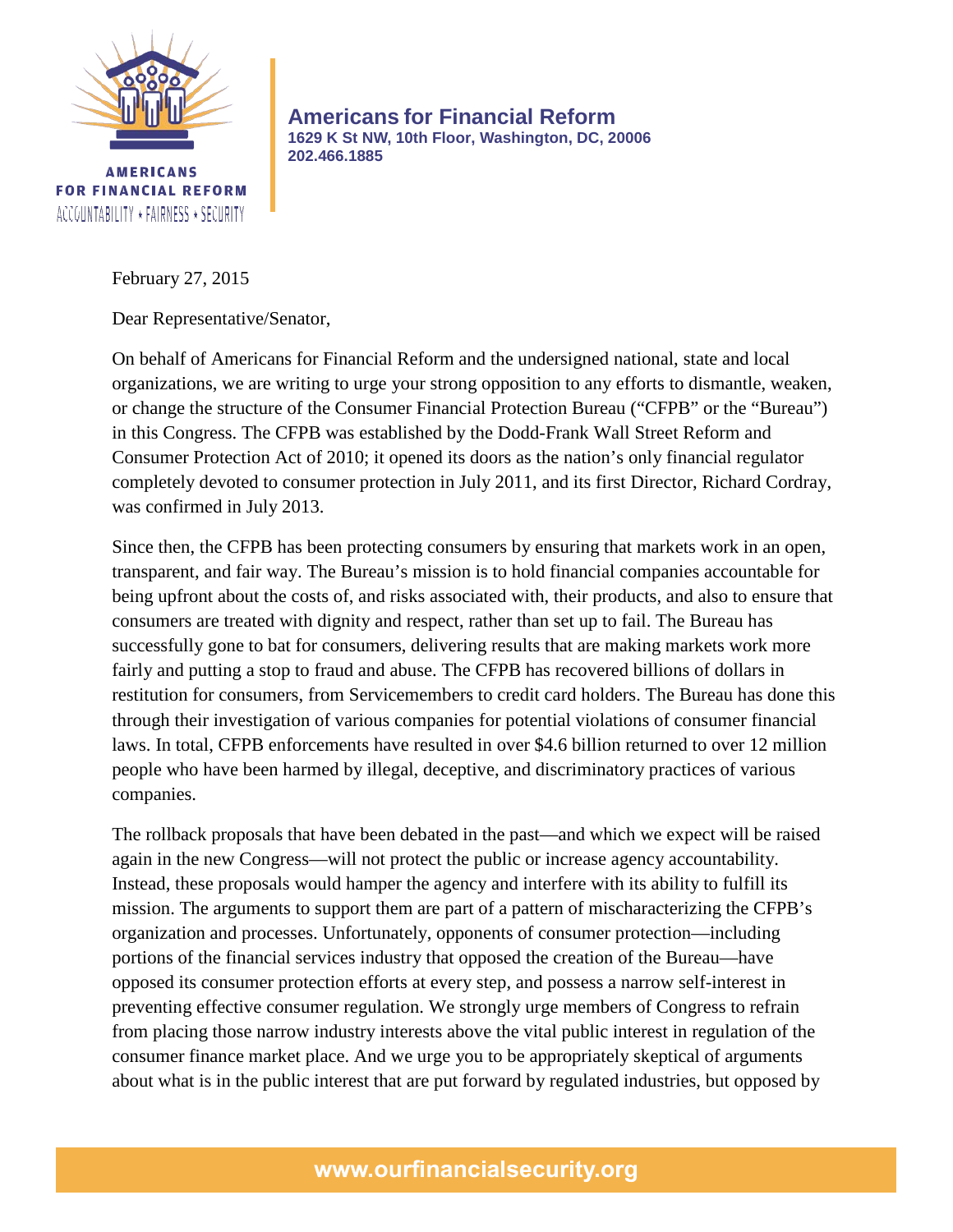the broad array of organizations representing tens of millions of people from diverse constituencies that are the signatories of this letter.

Some expected proposals, such as those that would subject the CFPB to appropriations, making it the only bank regulator without independent funding, or that would replace its director with a five-member commission, are simply designed to destroy the agency. Others pursue a strategy of a 'death by a thousand cuts.' Below we discuss some of our major concerns about a number of the threats to the CFPB that were proposed last Congress. This is only a partial list, however, and we urge your strong opposition to all proposals to weaken or undermine the CFPB.

# **The CPFB's leadership structure is critical to its accountability to the public and consumers:**

We expect some members of Congress to again raise the issue of a single, accountable director versus a weak commission structure for the CFPB—a question that has already been asked and answered. In Dodd-Frank, Congress determined that a single-director structure, similar to the larger and more powerful OCC, was critical to carrying out the CFPB's mandate to protect consumers. The Senate further ratified that decision when a majority confirmed Director Cordray as director, rather than changing the leadership structure of the CFPB.

It is notable that those who supported the creation of the Bureau overwhelmingly agree that a single director makes sense, whereas those who argue for a multi-person board mostly opposed the creation of a consumer protection agency in the first place. While there are financial regulators that are led by five-member boards, there is no evidence that this structure is more effective or increases accountability. In fact, five-member boards tend to increase gridlock, even with the presence of a strong chairman. We have seen several agencies with commissions effectively hobbled for extended periods by opponents blocking confirmation of the commissioners. Recent examples include the National Labor Relations Board and the Federal Election Commission. Having a strong director at the helm of the agency is vital in ensuring that the CFPB can effectively implement critical reforms to protect consumers, lower the risks of incurring another financial and housing crisis, and level the playing field between banks and non-banks. Revisiting this issue is a recipe for disaster—potentially delaying rule-making and enforcement actions in progress and threatening both the certainty and continuity that makes sense for the public and for the regulated industries.

# **The CFPB's independent funding insulates it from partisan attacks:**

It would also be a serious mistake for Congress to undo the CFPB's current independent funding. Like the other bank regulatory agencies, the CFPB is currently funded in a way that insulates it from the pressures that Wall Street and other financial sectors—including payday and other highcost lenders, as well as debt collectors and credit bureaus—can too easily manipulate. Changing this would leave the CFPB more vulnerable than the Federal Reserve, the OCC, and the FDIC to industry influence, once again treating consumer financial protection as a less important matter.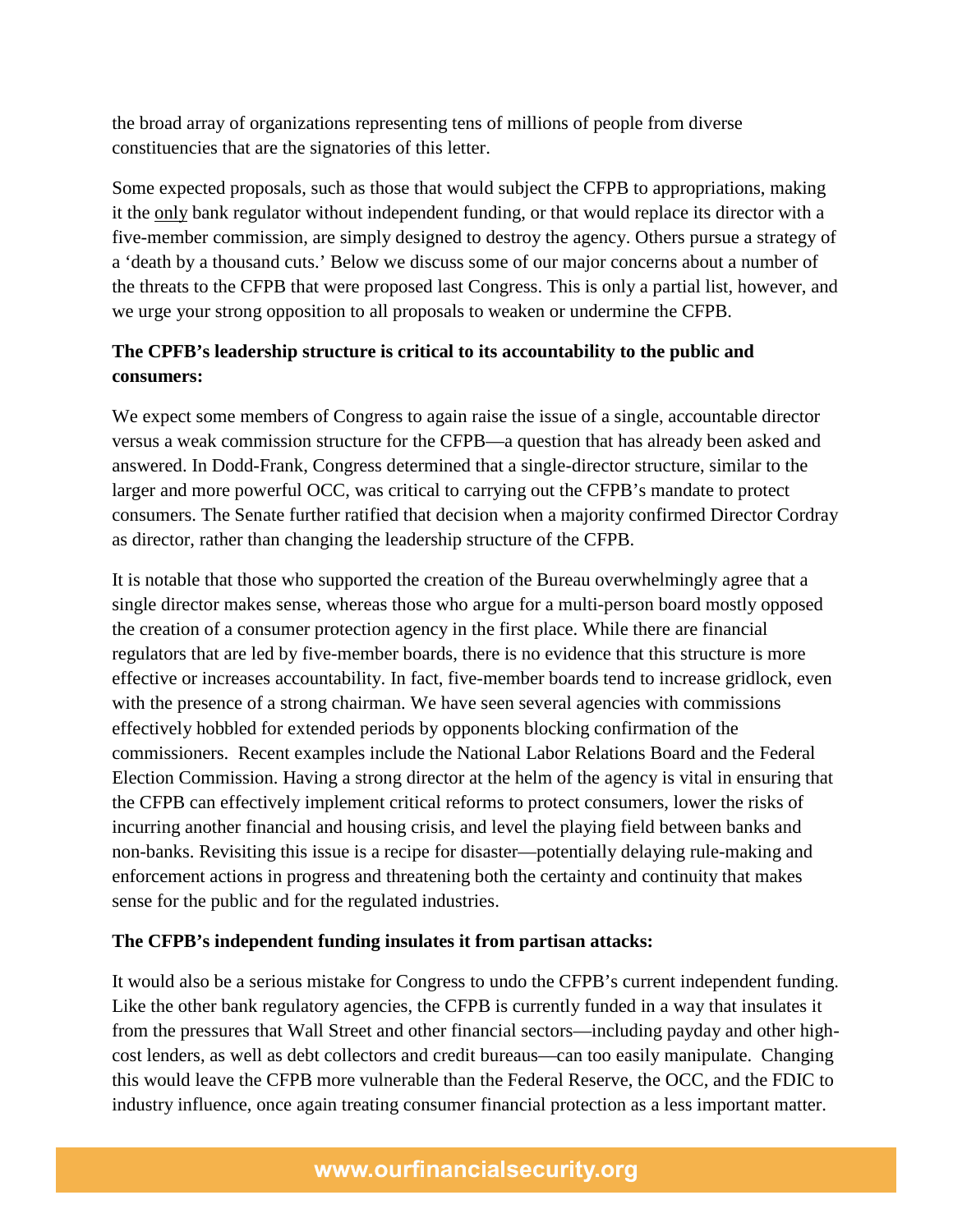It would give Wall Street and the worst elements of the financial services industry endless lobbying opportunities to deny the CFPB the funding to do its job if and when the regulator took action that a sector of the industry did not like.

# **The CFPB is accountable to Congress and, uniquely, its rules can already be overturned by other regulators:**

The CFPB Director is appointed by the President, subject to Senate confirmation, can be removed for cause, and is required by statute to testify before Congress twice a year, a requirement that only the Federal Reserve Board shares amongst financial regulatory agencies. The CFPB itself is also subject to an annual GAO audit. In practice, senior CFPB officials have testified before Congress at least 52 times since the creation of the bureau—more than the staff of any other bank regulator. Congress can also vote to make new laws or to change existing ones if a majority believes specific CFPB actions are wrong.

The CFPB is already the only regulator (financial, environmental, consumer, etc.) whose rules can be overturned by other regulators. The veto standard is, however, quite high, as it should be. Harmful proposals in previous Congresses would have allowed CFPB regulations to be overturned by a simple majority vote of the Financial Stability Oversight Council, an inappropriately low standard that would return to the days when consumer protection was a lower priority than other kinds of bank regulation—with disastrous results. Other proposals have also attempted to lower the threshold for bringing a rule challenge and permitted virtually any individual financial institution to petition to overturn a rule it does not like, putting another strong thumb on the same side of a scale already overweighed by industry interests. These changes would undermine the public process of engagement in rulemaking through the notice and comment process by adding another step not subject to these requirements, and inappropriately further subordinate consumer protection to other regulatory approaches.

# **Curtailing the CFPB's oversight of major financial providers would put consumers at risk:**

Last year, an ill-advised proposal was introduced in the Senate to raise the threshold for the CFPB's supervisory (examination) authority over large banks from \$10 billion to \$50 billion. Passage of such a measure would leave the CFPB directly supervising only 38 banks, exempting two-thirds of the nation's largest institutions it currently supervises (currently 112), and 99% of all banks. Supervision is a key regulatory tool, and limiting it in this way would dramatically weaken the CFPB's ability to protect consumers from abusive practices. More than 98% of all banks and credit unions have fewer than \$10 billion in assets; banks with between \$10 and \$50 billion in assets are not small, and they are not community banks. Over 99.5% of community banks, as defined by the FDIC, have less than \$5 billion in assets. Additionally, the supervision of mid-size banks gives the CFPB more sensitivity in its rulemaking and other activities to issues related to a larger range of banks.

# **Oppose other efforts to weaken the CFPB:**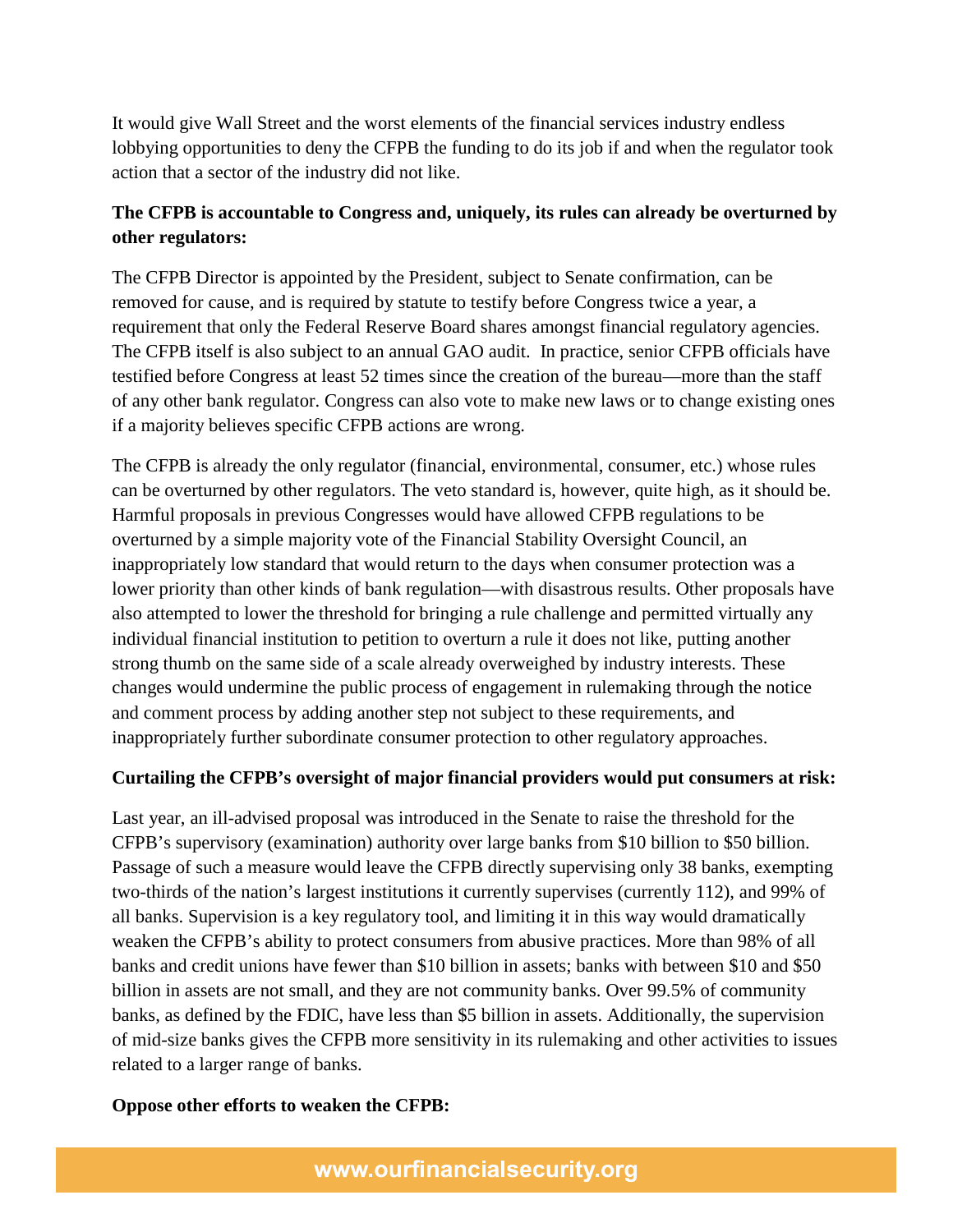Last year, the House Financial Services Committee considered a variety of other proposals to weaken the CFPB or impose bureaucratic handcuffs on its efforts to protect the public. These included, among others, proposals to eliminate tools routinely available to other agencies, including general authority to issue guidance, to maintain the integrity of its research advisory boards, and to restrict its ability to collect data on the industries it regulates. Other proposals would seek to disrupt the strong CFPB small business oversight provisions, unique among financial regulators. Yet another would mandate that the Bureau provide statutory advisory opinions to any covered person or business on request, an unprecedented and impractical procedural requirement—one that to our knowledge is not imposed anywhere else in the government.

These and other proposals have been offered despite strong evidence that the CFPB already is among the most responsive and transparent government agencies. A series of OIG reports have found generally strong procedures, including for example the most recent one (September 2014) which assessed compliance with the requirements (a requirement shared, it is worth noting only with the EPA and OSHA—and not with any other regulatory agency) that it consider the views and impacts on small business in its rulemaking. An industry blog frequently critical of the Bureau noted: "CFPB's Rulemaking Process Gets Good Report Card from OIG Report with Only Minor Criticisms."

Failure to appropriately regulate the consumer financial marketplace was a central cause of the financial crisis that devastated the U.S. and global economies, costing tens of trillions of dollars, and many millions of jobs. The CFPB is a shining success story of the effort to correct the mistakes and close the gaps that led to that failure. It has required lenders who break the law to return billions of dollars directly to individual consumers, it is establishing a more level playing field in crucial areas of the market, it is providing information to consumers and research to the public, and it is doing these things in an accountable and transparent fashion.

The public overwhelmingly supports the mission of the CFPB, and supports the kinds of action it has taken. Polling shows that two-thirds of voters overall agree that the CFPB is needed. Opponents of consumer protection insist on portraying the CFPB as a too-powerful agency that threatens consumer freedom and privacy, but the CFPB's authority is already appropriately limited by the above described-provisions, and it has appropriately and effectively acted to improve markets and protect consumers. We see an agency responsibly undertaking the job given to it by Congress: making consumer financial markets fairer and more transparent, putting money back in the pockets of members of the public who were fleeced by illegal conduct, and policing rules of the road that make the financial system work better for responsible businesses and responsible consumers alike. Obstructing basic rules of the road only serves the interests of the worst elements of the financial industry, and also encourages law-breaking. We urge members of Congress to support the CFPB in fulfilling its consumer protection mission, rather than undermine it, and to use its time to explore ways to move forward on making sure that the U.S. financial system supports people's ability to save, transact, and borrow prudently.

# www.ourfinancialsecurity.org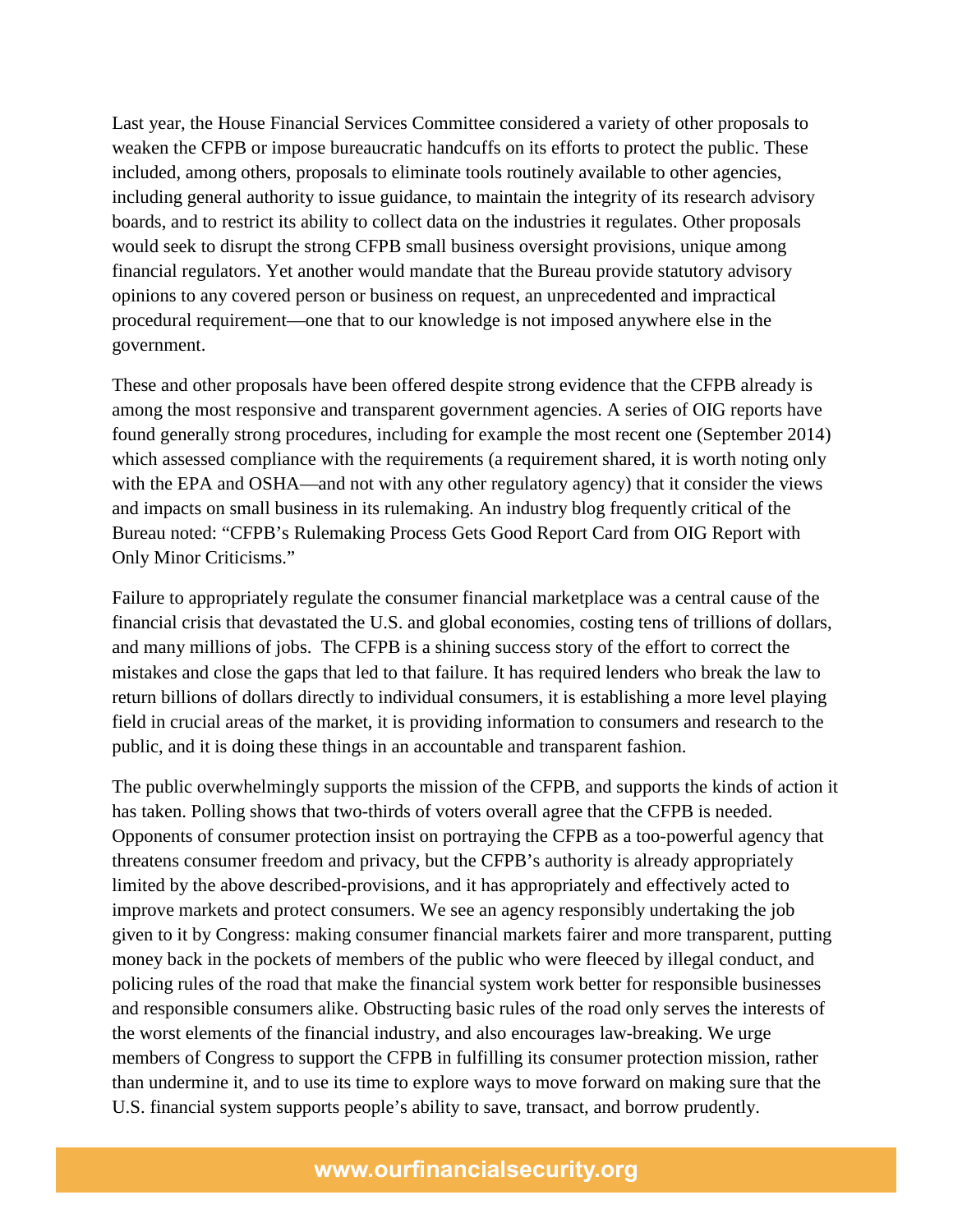Sincerely,

# **National Organizations**

Alliance for a Just Society AFL-CIO American Federation of State, County and Municipal Employees (AFSCME) American Federation of Teachers Americans for Financial Reform Center for Digital Democracy Center for Economic Justice Center for Effective Government Center for Popular Democracy Center for Responsible Lending Coalition on Human Needs Consumer Action Consumer Federation of America Consumer Watchdog Consumers Union Demos Fair Share Generation Progress Government Accountability Project International Brotherhood of Teamsters International Union, United Auto Workers, UAW The Leadership Conference on Civil and Human Rights Main Street Alliance MoveOn Civic Action MFY Legal Services, Inc. N.e.r.v.e. Inc **NAACP** National Association of Consumer Advocates National Coalition for Asian Pacific American Community Development National Community Reinvestment Coalition National Consumer Law Center (on behalf of its low income clients) National Council of La Raza National Fair Housing Alliance National Housing Resource Center National People's Action National Urban League Other98.org PICO National Network Public Citizen TICAS United Food and Commercial Workers, International Union U.S. PIRG United States Student Association Young Invincibles

# **State & Local Organizations**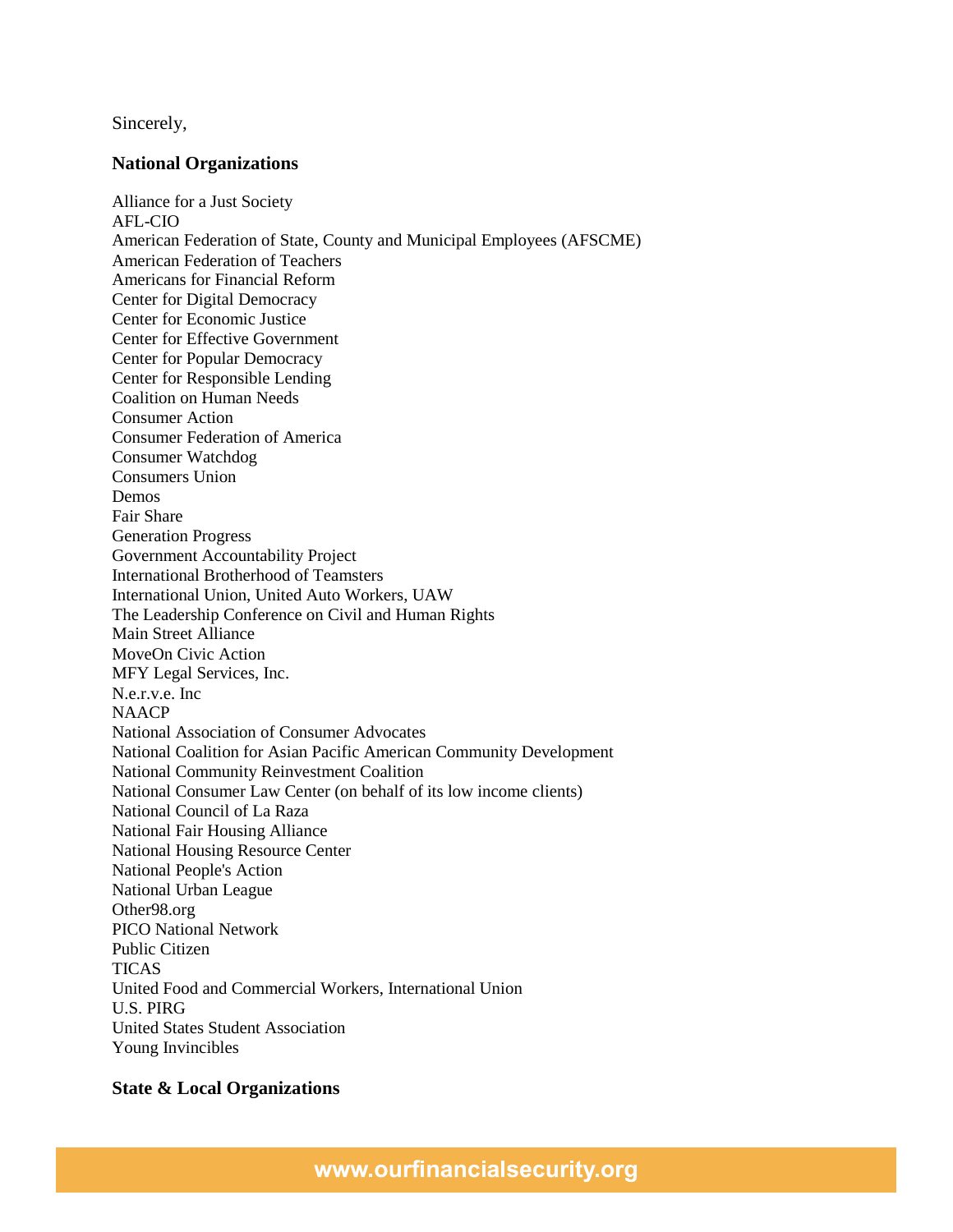# **Alaska**

Alaska PIRG

# **Alabama**

Alabama Appleseed Center for Law & Justice Alabama Arise Birmingham Faith in Action Central Alabama Fair Housing Center Fair Housing Center of Northern Alabama First Presbyterian Church Gowen Consulting Tuscaloosa Citizens Against Predatory Practices

# **Arkansas**

Arkansans Against Abusive Payday Lending Arkansas Community Organization Arkansas Interfaith Alliance Arkansas Interfaith Worker Justice

# **Arizona**

Arizona PIRG Arizona Community Action Association AZ Consumers Council Campesinos Sin Fronteras Center for Economic Integrity Family Housing Resources Neighborhood Housing Services of Phoenix, Inc. Newtown Community Development Corporation Old Pueblo Community Services WHEAT

# **California**

Alliance of Californians for Community Empowerment (ACCE) California Reinvestment Coalition CALPIRG CCBHC, a public benefit non profit Community Legal Services in East Palo Alto Consumers for Auto Reliability and Safety Courage Campaign Fair Housing Council of Orange County Fair Housing Council of Riverside County, Inc. Fair Housing of Marin Fair Housing Foundation Faith in Community (Fresno) Holmes Unlimited Housing Equality Law Project (HELP) Housing Resource Center of Monterey County Housing Rights Center HPP CARES Inland Fair Housing and Mediation Board Montebello Housing Development Corporation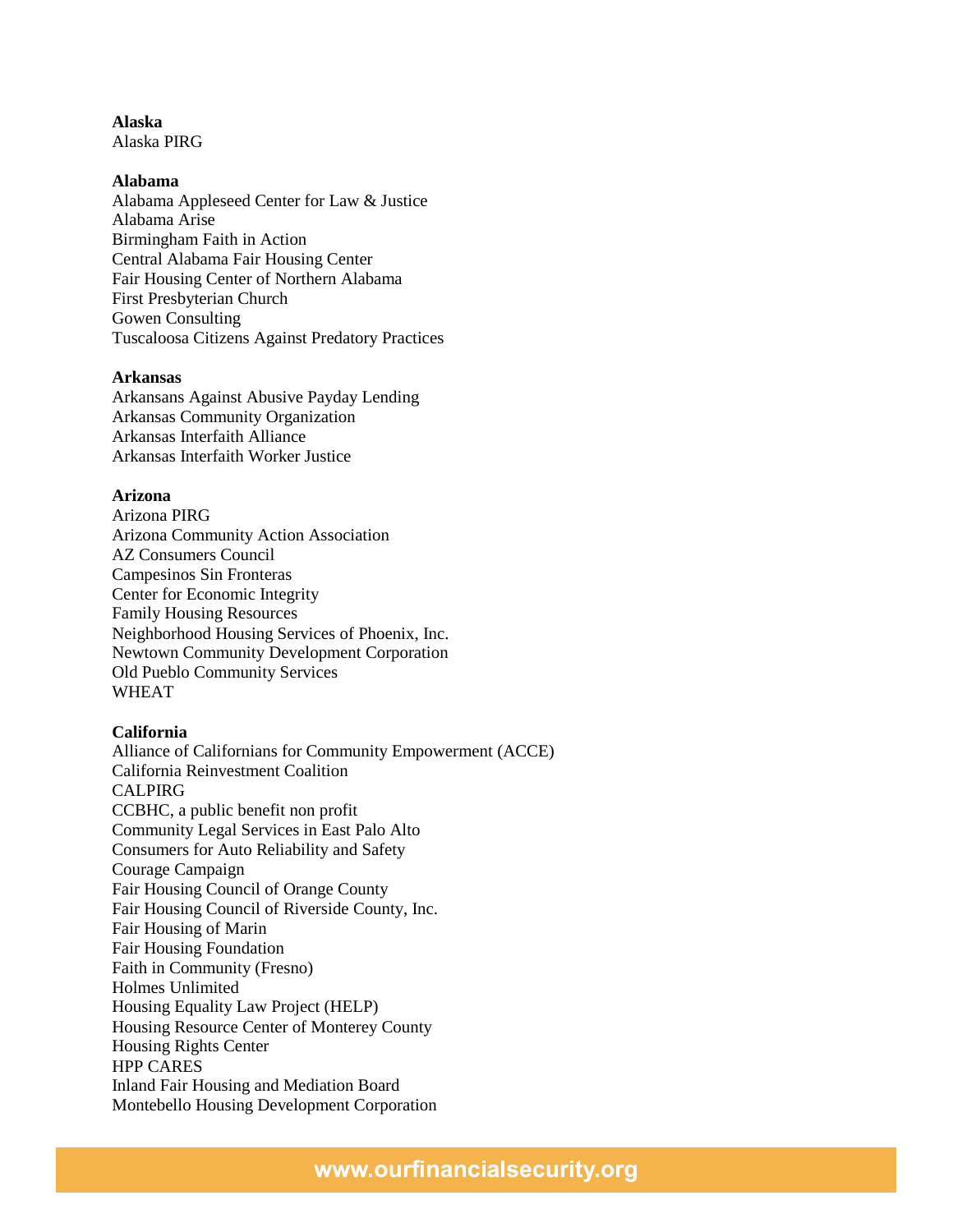NCCPA Inc. NID-Housing Counseling Agency Nuestra Casa de East Palo Alto RCAC Shalom Center for T.R.E.E. of Life The Greenlining Institute University of San Francisco School of Law

## **Colorado**

Colorado Progressive Coalition CoPIRG Rocky Mountain Peace and Justice Center

# **Connecticut**

**CCAG** Connecticut Fair Housing Center ConnPIRG Legal Assistance Resource Center of Connecticut, Inc.

#### **Delaware**

Delaware Alliance for Community Advancement HOND, INC NCALL RESEARCH INC Neighborhood House, Inc.

#### **Florida**

Alliance Legal Group AmStar Litigation Central Florida Community Development Corporation Consumer Debt Association Fair Housing Center of the Greater Palm Beaches Fair Housing Continuum, Inc. Florida Alliance for Consumer Protection Florida PIRG Grand Central Law, PLLC H.E.L.P. CDC Housing and Education Alliance Housing Opportunities Project for Excellence, Inc. Jacksonville Area Legal Aid, Inc. Jacobs Keeley, PLLC NANAY CEDC Organize Now R. John Cole, II, & Associates, PA Rebecca J Covey LLC St. Petersburg Neighborhood Services, Inc. dba Neighborhood Home Solutions The First Community Christian Pentecostal Church of God, Inc. War on Poverty-Florida / RAISE Florida Network

## **Georgia**

Dalton-Whitfield Community Development Corporation GA Sustainable Community Ventures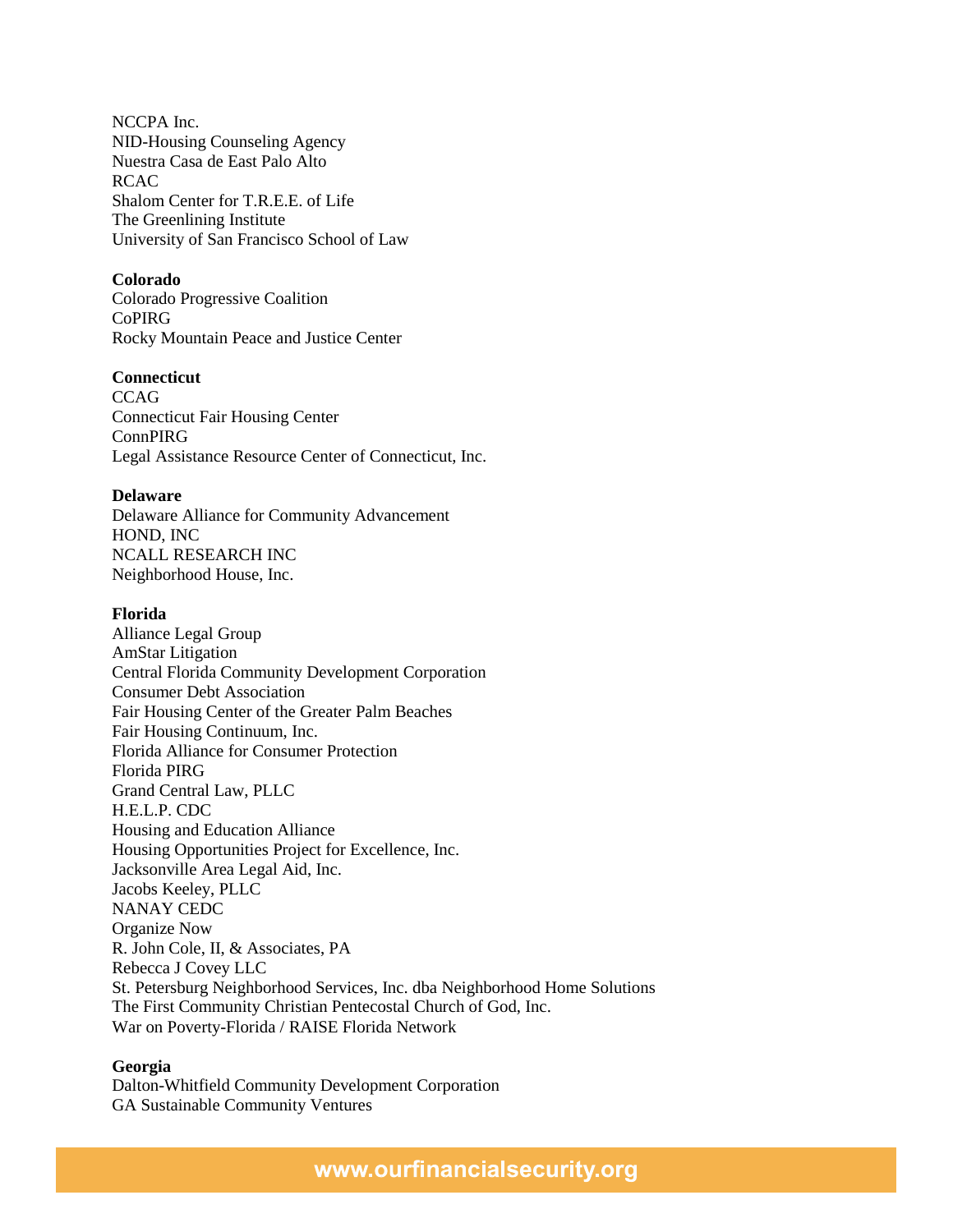Georgia PIRG Georgia Rural Urban Summit Green Forest CDC Gwinnett Habitat for Humanity Morningstar Urban Development Inc. Savannah-Chatham County Fair Housing Council, Inc. TAPP Lumber

# **Hawaii**

Habitat for Humanity West Hawaii

## **Iowa**

Iowa Citizens for Community Improvement Iowa PIRG South Central Iowa Federation of Labor, AFL-CIO

# **Idaho**

Idaho Community Action Network

## **Illinois**

Brighton Park Neighborhood Council Chestnut Credit Counseling Services Chicago Appleseed Fund for Justice Chicago Consumer Coalition Debt Counsel for Seniors and Disabled Family Credit Management Services Global Network CDC Gospel Justice Initiative Greater Southwest Development Corporation Heartland Alliance for Human Needs & Human Rights HOPE Fair Housing Center Housing Action Illinois Illinois Asset Building Group Illinois PIRG MJK Legal Group LLC National Community Investment Fund NHS of Chicago NWSHC Oak Park Regional Housing Center Open Communities Partners In Community Building, Inc. (PICB) Project IRENE Sargent Shriver National Center on Poverty Law South Suburban Housing Center Spanish Coalition for Housing The Chicago Urban League The Resurrection Project Woodstock Institute

### **Indiana**

Fair Housing Center of Central Indiana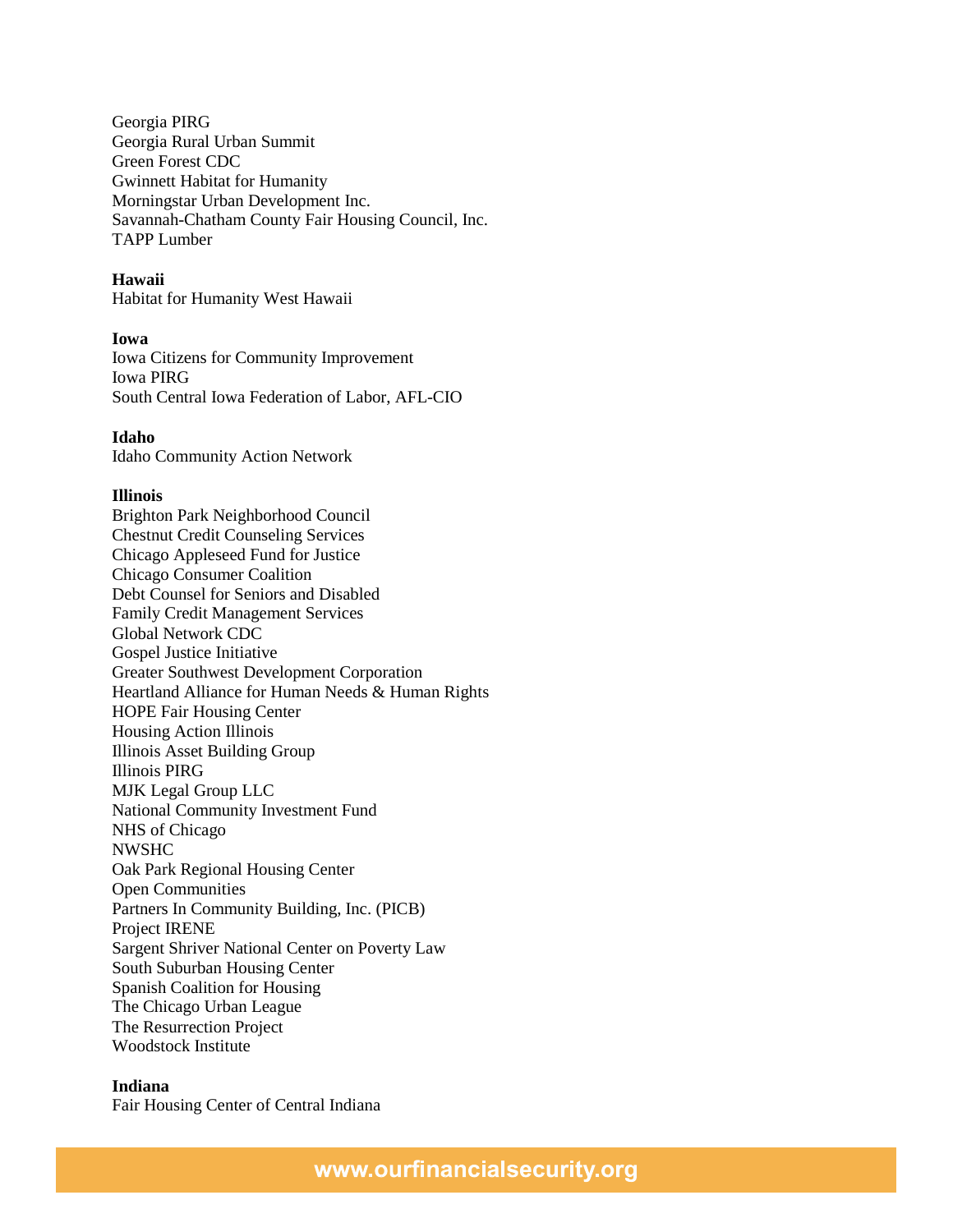HomesteadCS **IACED** Indiana Assets & Opportunity Network Jeffersonville Housing Services Corporation

### **Kansas**

Sunflower Community Action

# **Kentucky**

Kentucky Equal Justice Center Louisville Urban League

## **Louisiana**

Greater New Orleans Fair Housing Action Center Lower 9th Ward NENA NZBC Urban Corporation PREACH

### **Massachusetts**

Allston Brighton Community Development Corporation Consumer Assistance Council, Inc. Consumer World MA Affordable Housing Alliance Mass. Assoc. of Community Development Corporations MASSPIRG The Midas Collaborative United for a Fair Economy WBZ Call For Action

#### **Maryland**

Anne Arundel County Community Action Agency Asian-American Homeownership Counseling, Inc. Baltimore Neighborhoods, Inc. HomeFree-USA Maryland Consumer Rights Coalition Maryland PIRG Progressive Maryland Public Justice Center St. Ambrose Housing Aid Center The Development Corporation of Northwest Baltimore

### **Maine**

Coastal Enterprise, Inc. Maine Center for Economic Policy Maine People's Alliance Massachusetts Consumers' Council, Inc.

### **Michigan**

Michigan Economic Impact Coalition PIRG in Michigan (PIRGIM) Telamon Corporation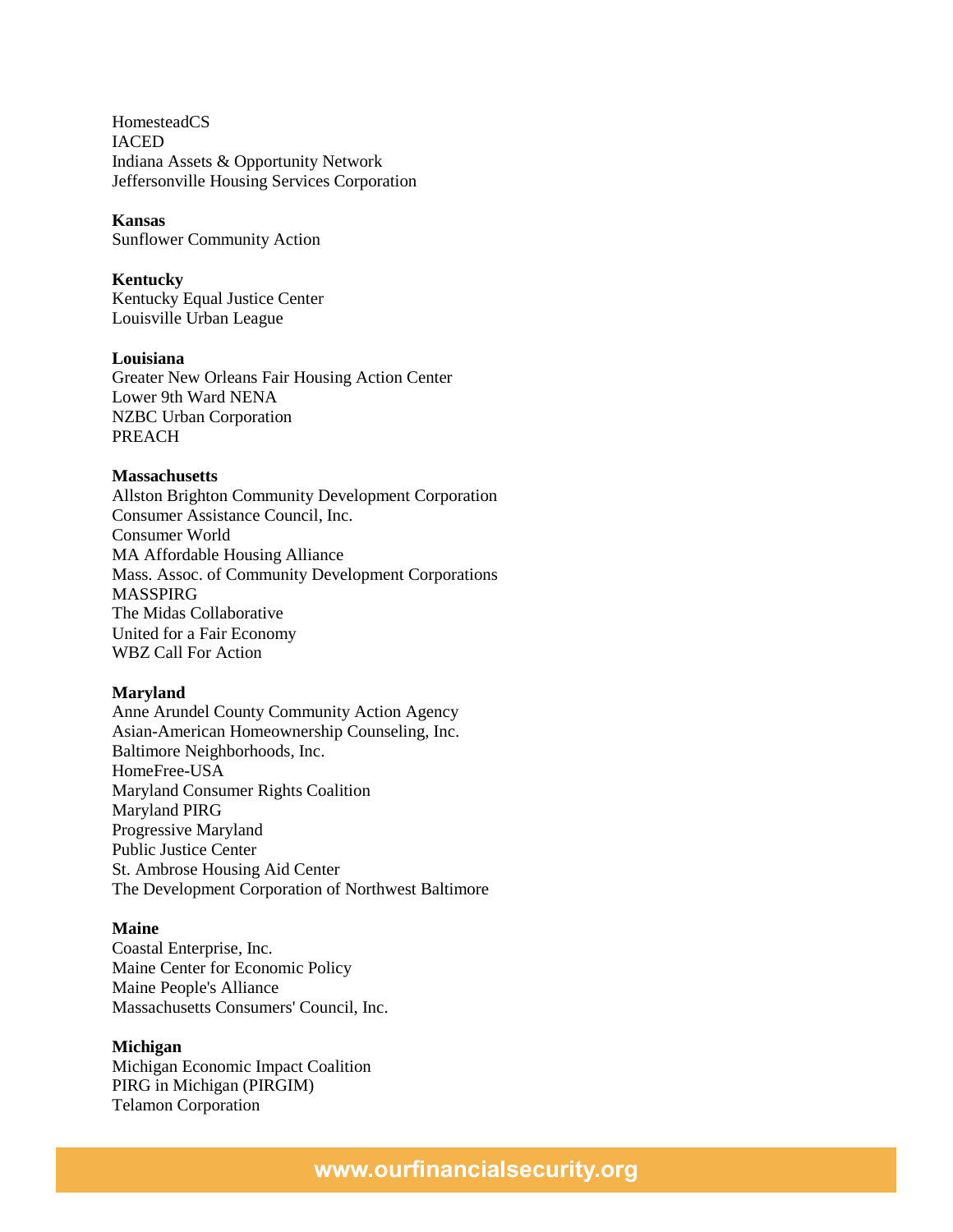## **Minnesota**

TakeAction Minnesota

# **Missouri**

Beyond Housing Credit & Homeownership Empowerment Services, Inc. Metropolitan Congregations United Missouri Faith Voices Missourians Organizing for Reform and Empowerment MoPIRG

# **Mississippi**

Coalition for a Prosperous Mississippi Covenant Faith Outreach Ministries-Covenant Community Development Mississippi Center for Justice Mississippi Faith Leaders United for Fair Lending Mississippians for Fair Lending

# **Montana**

First Congregational UCC Billings Greater Yellowstone Central Labor Council Indian People's Action RDI Financial Inc Rural Dynnamics, inc Montana Fair Housing Montana Organizing Project

# **Nebraska**

Fair Housing Center of NE-IA

## **North Carolina**

CCCS of Greater Greensboro, A division of Family Service of the Piedmont Inc. Durham Regional Finance Center Episcopal Diocese of North Carolina Financial Pathways of the Piedmont Max Gardner Law NCPIRG North Carolina Consumers Council OnTrack Financial Education & Counseling Reinvestment Partners Robeson County Community Development Corporation, Inc.

## **New Hampshire**

Granite State Organizing Project NHPIRG United Valley Interfaith Project

## **New Jersey**

Fair Housing Council of Northern NJ Housing & Community Development Network of New Jersey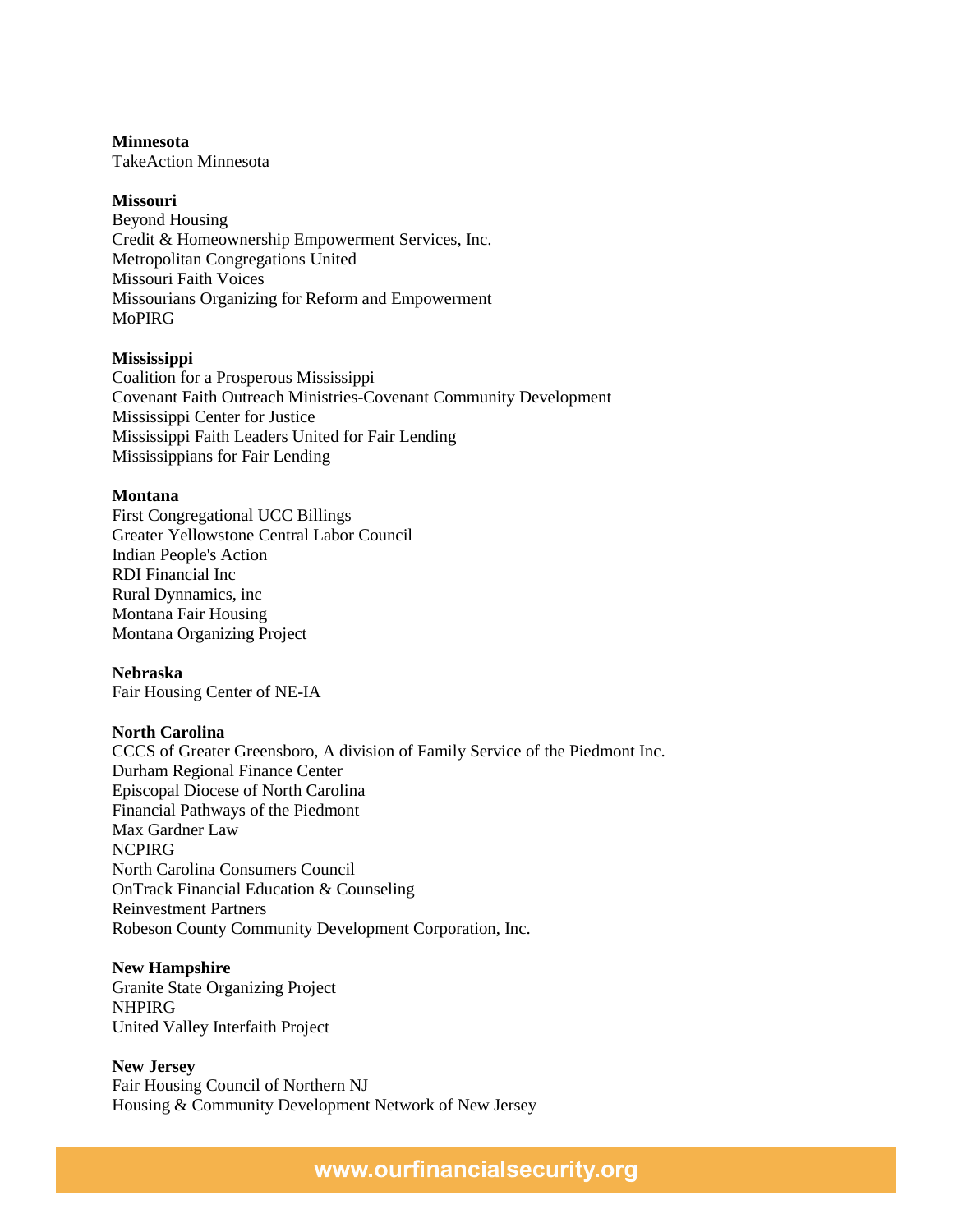Law Offices of Lee M. Perlman New Jersey Citizen Action NJ PIRG

#### **New Mexico** NMPIRG

# **Nevada**

Community Services of Nevada (CSNV)

# **New York**

Albany County Rural Housing Alliance, Inc. Bankruptcy Law Center Buffalo Urban League Center for NYC Neighborhoods Central New York Citizens in Action, Inc. Cypress Hills Local Development Corp. Empire Justice Center Friends of the North Country, Inc. Genesee Co-op FCU Housing Help Inc. Human Development Services of Westchester Long Island Housing Services, Inc. Margert Community Corporation MFY Legal Services, Inc. New Economy Project NYPIRG Pratt Area Community Council RUPCO Syracuse Habitat for Humanity, Inc. Westchester Residential Opportunities, INC Western New York Law Center Zeno Gloro Law Office

# **Ohio**

COHHIO Communities United For Action Cozmyk Law Offices Cuyahoga County Land Reutilization Corp. ESOP (Empowering & Strengthening Ohio's People) Fair Housing Resource Center, Inc. Famicos Foundation HOLA Ohio HomeOwnership Center of Greater Dayton Housing Opportunities Made Equal Housing Research & Advocacy Center Miami Valley Fair Housing Center Mills Mills Fiely and Lucas Neighborhood Housing Services of Greater Cleveland Ohio CDC Association Ohio PIRG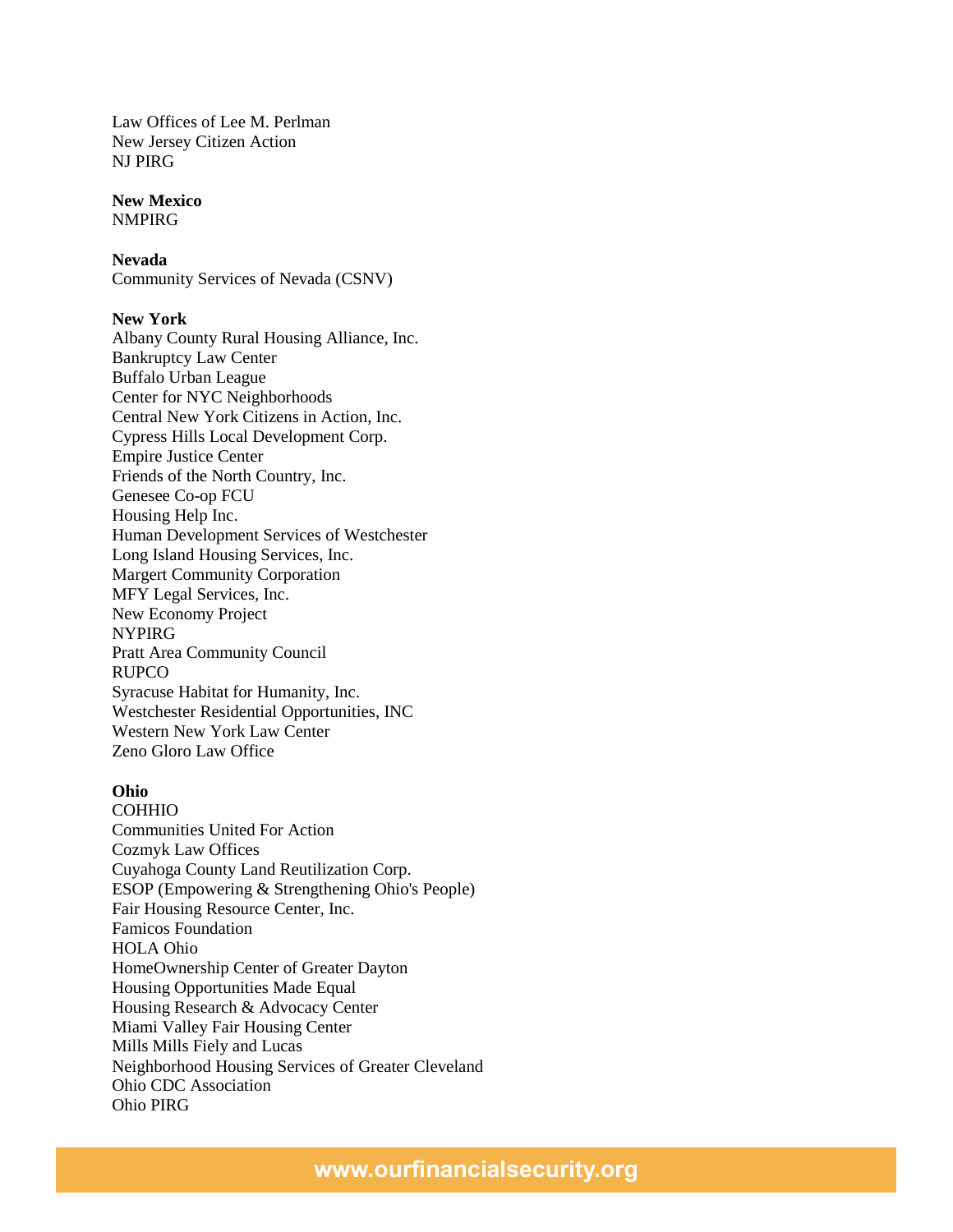WIN Working In Neighborhoods

**Oklahoma**

Oklahoma Policy Institute

## **Oregon**

Innovative Changes NEDCO (Neighborhood Economic Development Corporation) Oregon Consumer League Oregon PIRG (OSPIRG) Portland Housing Center Willamette Neighborhood Housing Services

#### **Pennsylvania**

ACTION Housing, Inc. Affordable Housing Centers of Pennsylvania Bucks County Housing Group Bucks County Women's Advocacy Coalition Clarifi Community Legal Services, Philadelphia Gemini Consultants Integra Home Counseling, Inc. Keaveney Legal Group Keystone Research Center Northwest Counseling Service, Inc. PennPIRG Pennsylvania Council of Churches Pennsylvania National Organization for Women Schuylkill Community Action THE ONE LESS FOUNDATION One Stop Career Center of PR Inc

# **Rhode Island**

NeighborWorks Blackstone River Valley RI Coalition for Payday Lending Reform RI State Council of Churches RIPIRG

# **South Carolina**

Cantrell Legal PC Columbia Consumer Education Council SC Appleseed Legal Justice Cen

#### **Tennessee**

Binghampton Development Corporation Good Neighbor Foundation New Level Community Development Corp Residential Resources, Inc. Tennessee Citizen Action